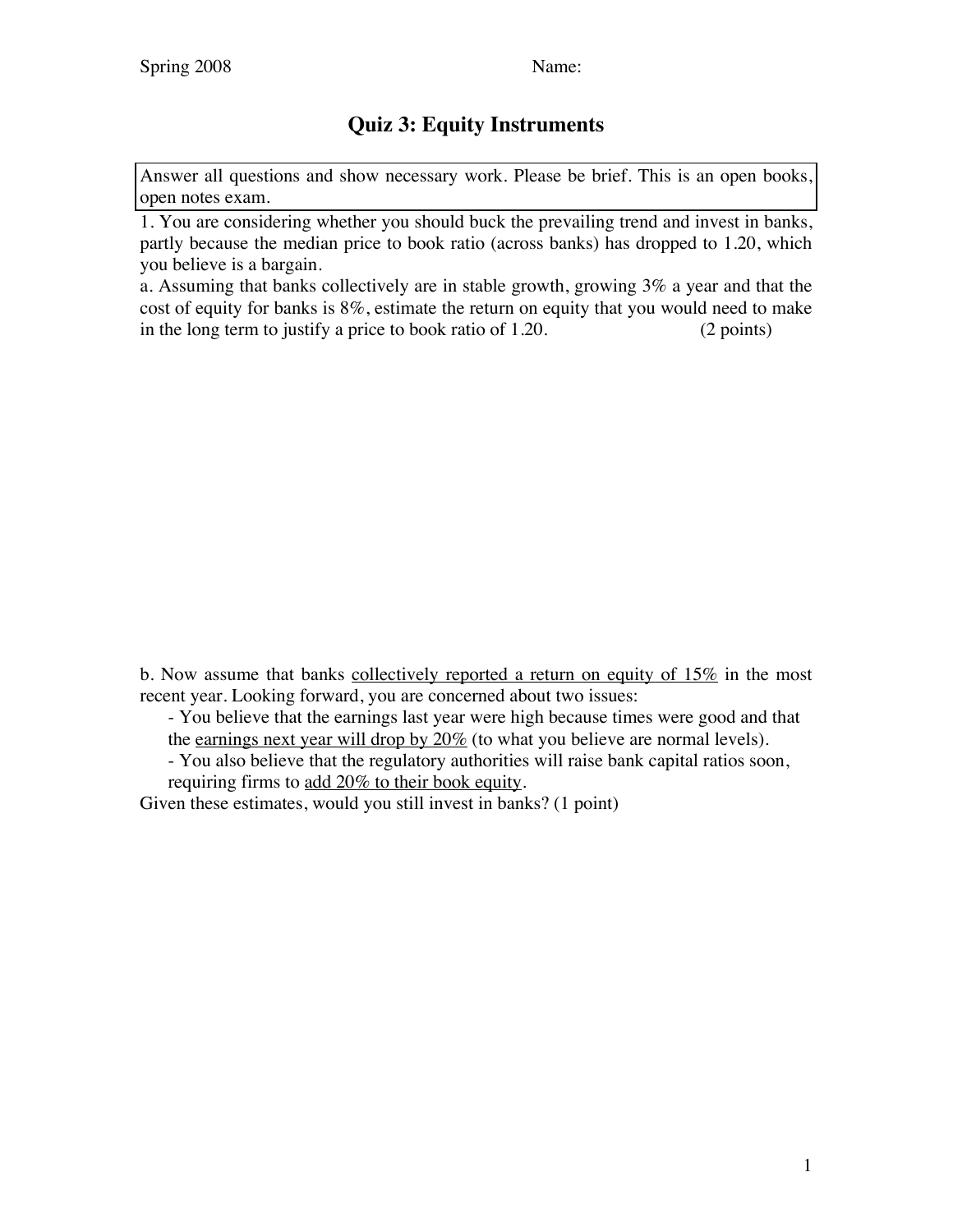2. You are reviewing the valuation of Siventa, a luxury handbag manufacturer and note that the firm is in stable growth (growing  $3\%$  a year), is expected to earn an after-tax operating margin of 15% and have a sales/ book capital ratio of 1.2 next year, and is trading at 2.5 times trailing revenues of  $\$$  1 billion. (EV/Sales = 2.5).

a. Assuming that the market has priced Siventa correctly, estimate the cost of capital for the firm. (2 points)

b. Generic manufacturers of handbags are not publicly traded but they do earn a much lower after-tax operating margin (6%) and report roughly the same sales/book capital ratio as Siventa. Estimate the value of Siventa's brand name. (2 points)